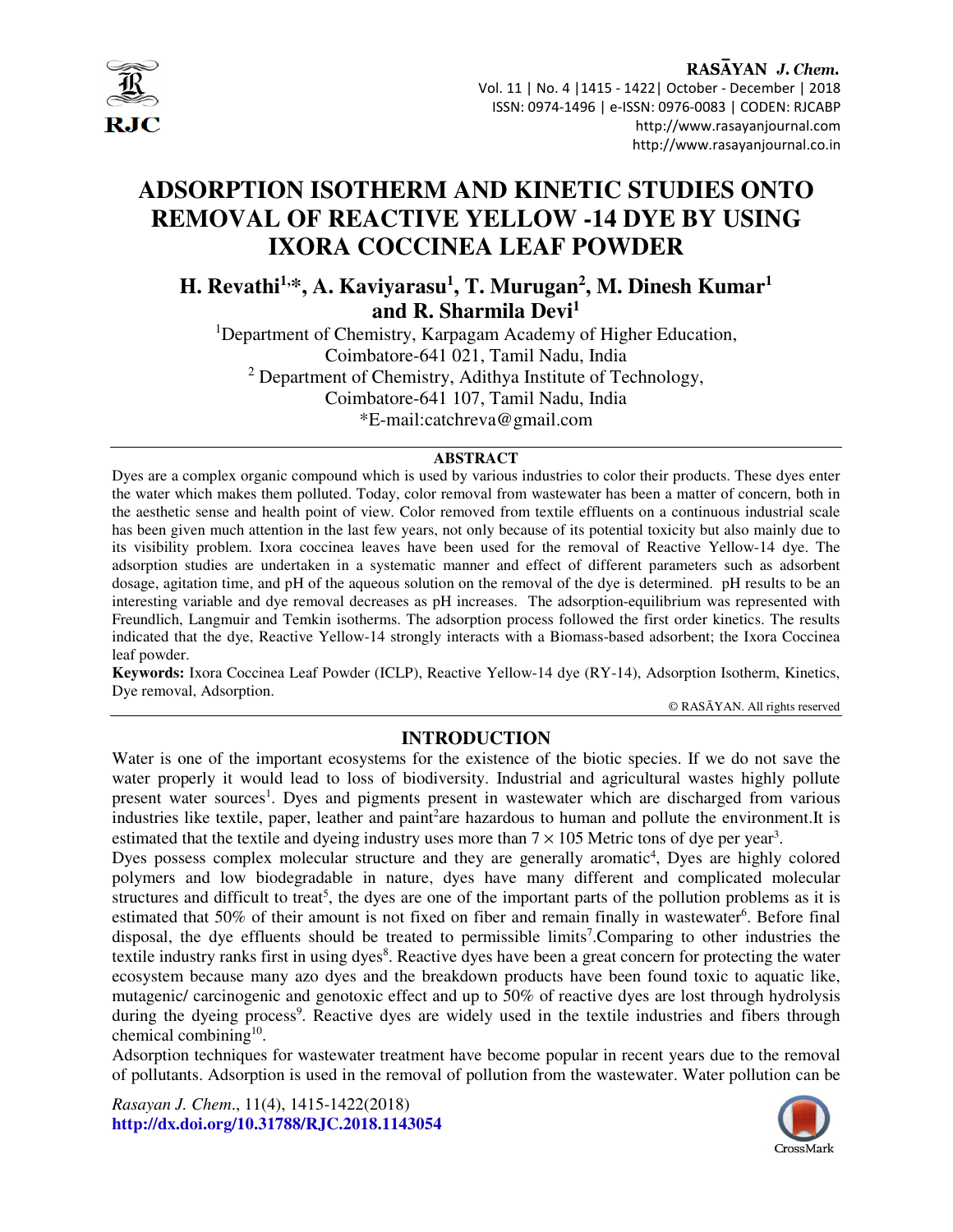controlled by adsorption treatment<sup>6</sup>.Removal of dyes can be done through adsorption and it is one of the most economical and effective methods<sup>8</sup> to treat wastewater.

Ixora Coccinea is commonly known as a jungle of geranium and red Ixora, is an evergreen shrub found throughout India<sup>11</sup>. Depending on the medical condition the flower, the leaves, roots, and the stems are used to treat the various ailments in the Indian traditional system of medicine, the Ayurveda, and also in various folk medicines.

Activated carbon is the most popular method used for adsorption process but the preparation of activated carbon and regeneration process are very costly.The popular techniques such as ion-exchange, Electrokinetic coagulation, electrochemical oxidation, membrane filtration, and photo-catalytic degradation process are expensive and are not applicable to large-scale treatments<sup>12</sup>. Hence we undertook an attempt to prepare low cost and easily available biomass material for the removal of dyes from waste water<sup>13</sup>. In this paper, an attempt to elucidate the potential of Ixora Coccinea leaf powder as biomass for the adsorption of Reactive Yellow dye-14 has been carried out. The effect of various parameters such as sorbent dose, contact time and pH was studied. The experimental data was further fitted to different isotherm models viz., Freundlich, Langmuir and Temkin<sup>14</sup>.

#### **EXPERIMENTAL**

The biomass (Ixora Coccinea leaves) used in this study was collected from Mottankurichi (Dharmapuri District). The collected biomass was washed with tap water several times to remove dirt and sand particles and washed a few times with distilled water and made them dry under sunlight for 3 days. Dry Ixora Coccinea leaves (ICL) were crushed into powder and sieved to 400micron particle size. It was then preserved in airtight containers for further use.

#### **Preparation of Dye Solution**

The dye RY-14, in commercial purity, was used without purification.The dye stock solutions were prepared by dissolving accurately weighed dye in the distilled water to the concentration of 1000 mg/L. The experimental solutions were obtained by diluting the dye stock solutions in accurate proportions to different initial concentrations.

#### **Batch Experiments**

Batch experiments were conducted in stoppered reagent bottles of 250 mL capacity, which were provided with glass caps, 100 mL of different concentration of dye solutions under investigation was taken in each stoppered reagent bottles. After the addition of biomass, the stoppered reagent glass bottles were equilibrated for 4 hours using a rotary mechanical shaker. The initial pH values of the solutions were previously adjusted with 0.1 N sodium hydroxide or hydrochloric acid using a pH meter. Then the solutions were filtered and adsorbent of the filtrates was measured using UV visible spectrophotometer. Batch experiments were conducted for maximum biosorption of dye ions through the following studies:

(i.) Effect of Sorption Dose, (ii.) Effect of Contact Time, (iii.) Effect of pH, (iv.) Adsorption Isotherm, (v.) Adsorption Kinetics

### **Effect of Sorbent Dose**

# **RESULTS AND DISCUSSION**

The effects of sorbent dose on the removal of RY-14 dye are shown in Fig-1. As the sorbent dose was increased over the range of  $0.1$ -1.9 g/L, the percentage of dyes sorbed increased gradually<sup>4</sup>. The adsorption of dyes increased from 21.67 to 78.07%. Increased surface area and presence of adsorption site make the dye to remove easily as the sorbent dose is increased<sup>15</sup>. Biomass dose of 1.9 gms is required for maximum dye adsorption. Hence in all the further studies, the optimum weight of 1.9 gm. of biomass dose was maintained.

| S. No. | <b>Biomass Dose</b> | % of Dye Removal |
|--------|---------------------|------------------|
|        |                     | 21.67            |
|        | $0.3 -$             | 23.24            |
|        | 05                  | 26.87            |
|        |                     | 33.97            |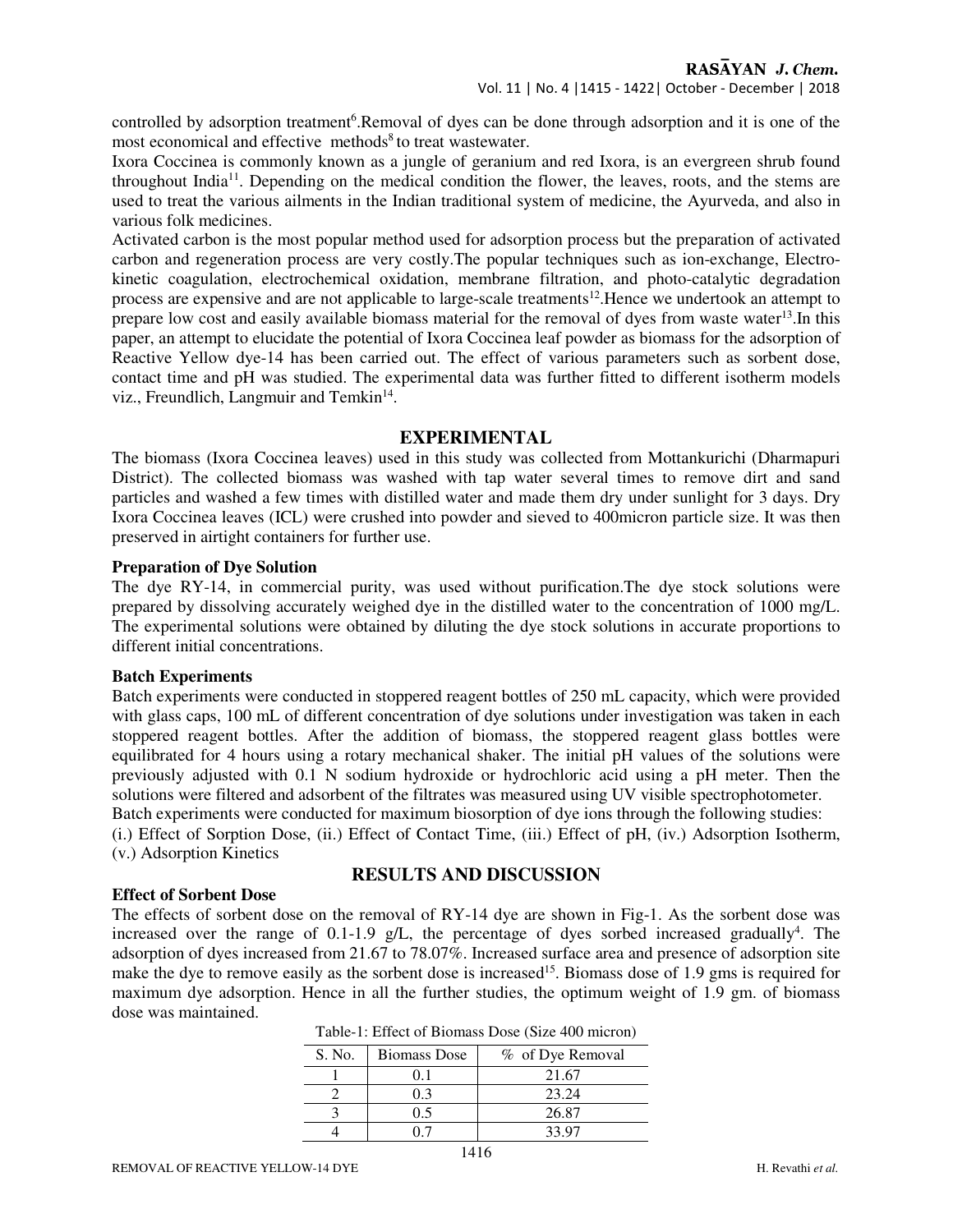#### RASAYAN J. Chem.

| 0.9 | 44.27 |
|-----|-------|
| 11  | 54.93 |
| 1.3 | 62.88 |
| 1.5 | 70.46 |
| 17  | 75.01 |
|     | 78.07 |

Vol. 11 | No. 4 |1415 - 1422| October - December | 2018





#### **Effect of Contact Time**

The effect of contact time was studied in the range of 10-240 minutes in 100 mg/L initial dye concentration with an adsorbent dose of  $1 \text{ g}/100 \text{ mL}$ . From Fig.-2. it can be observed that the maximum percentage of removal of dye was achieved at 240 minutes after which the removal almost reached a  $constant^{16}$ . Hence an equilibrium time of 240 minutes was considered for all further studies.

| Table-2: Effect of Contact Time |           |                  |  |  |
|---------------------------------|-----------|------------------|--|--|
| S. No.                          | Time(Min) | % of Dye Removal |  |  |
|                                 | 10        | 28.68            |  |  |
| 2                               | 20        | 30.79            |  |  |
| 3                               | 30        | 33.63            |  |  |
|                                 | 60        | 40.34            |  |  |
| 5                               | 90        | 45.36            |  |  |
| 6                               | 120       | 50.01            |  |  |
|                                 | 150       | 55.61            |  |  |
| 8                               | 180       | 62.08            |  |  |
| 9                               | 210       | 67.20            |  |  |
| 10                              | 240       | 72.38            |  |  |





REMOVAL OF REACTIVE YELLOW-14 DYE H. Revathi *et al.*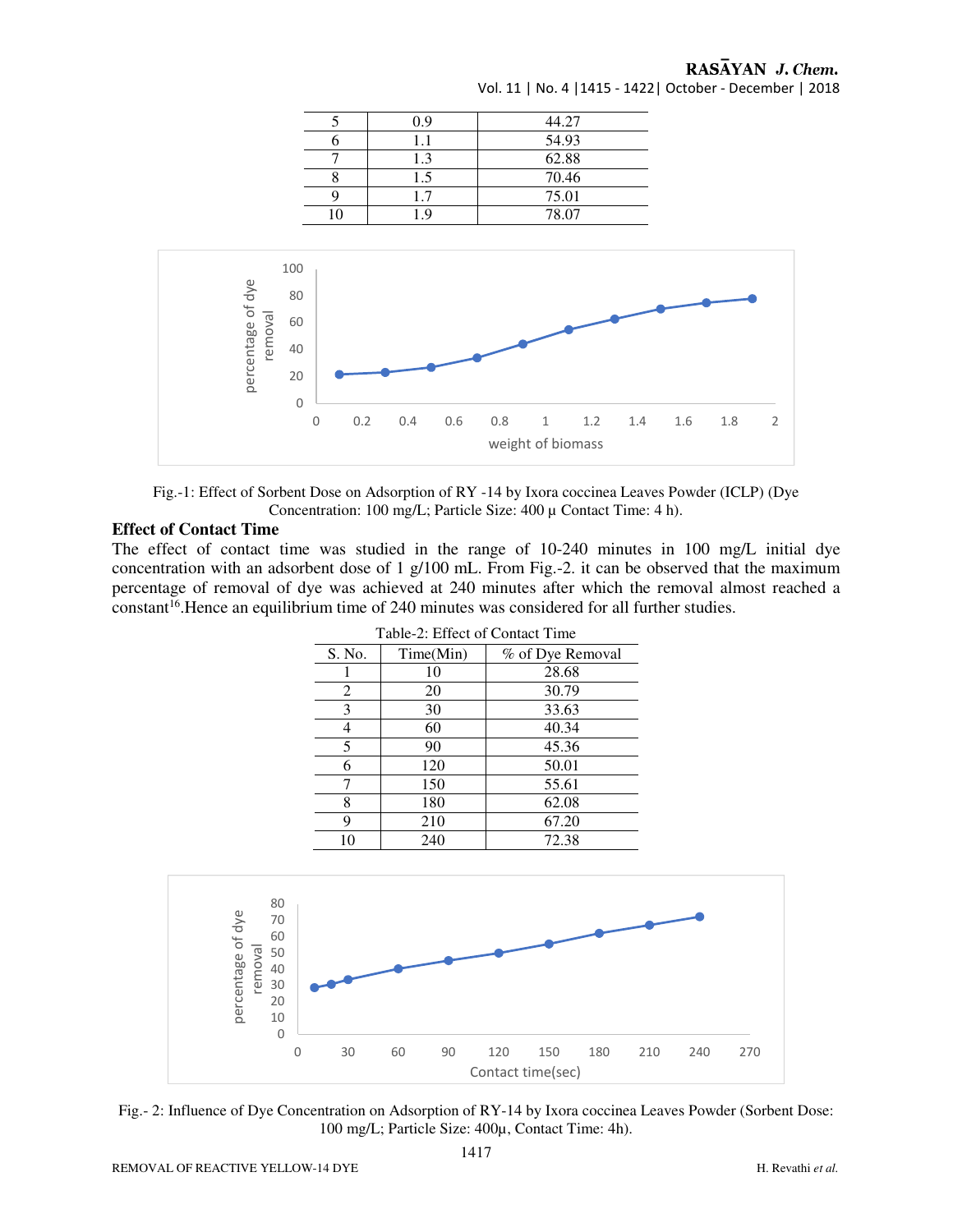#### **Effect of pH**

The effect of initial pH on adsorption percentages of dyes was investigated over a range of pH values from 2 to 10. As given in Fig.-3. the maximum dye removal ratios were at the initial pH 2.The optimum pH value of the adsorbent is in good agreement with the values given in literature such as native strains, clay, bentonite<sup>17-19</sup>. This is due to high electrostatic attraction between the positive charged(high concentrations of H<sup>+</sup>) surface of the adsorbents and dye. When the pH is increased; the adsorption rate gets decreases and there is an increase in electrostatic repulsion<sup>8</sup>.



Fig.-3:Effect of Initial pH on Adsorption of RY-14 by Ixora coccinea Leaves Powder (Dye Concentration: 100 mg/L; Sorbent Dose: 1 g/L; Particle Size: 400 µ, Contact Time: 4 h; Temperature 300 K).

#### **Adsorption Isotherm**

Removal of organic pollutants can be well understood by the interaction between adsorbent and adsorbate and they are modeled by using Adsorption isotherms<sup>4</sup>. Isotherms are characterized by specific constants that express the surface properties and affinity of adsorbent towards the adsorbent pollutant $^{20}$ . Adsorption isotherm experiment was conducted by taking various amounts of adsorbents, ranging from 0.1 to 1.9 g/L in various, reagent glass bottles. Different amounts of adsorbents were added to each case of 100mg/L dye solution prepared in our laboratory. After an equilibration period of four hours absorbance of the supernatant clear liquid is determined spectrophotometrically at 375nm. The amount of dye adsorbed was calculated using the graph. The applicability of the isotherms was judged from the values of the correlation coefficient. Table-4 shows that the  $\mathbb{R}^2$  for Freundlich isotherm is closer to unity than that of Langmuir and Temkin isotherms.

| Table-4: Correlation Coefficients $(R^2)$ of Langmuir, Freundlich and Temkin Isotherm models |  |  |  |  |
|----------------------------------------------------------------------------------------------|--|--|--|--|
|----------------------------------------------------------------------------------------------|--|--|--|--|

| Models     |        |
|------------|--------|
| Langmuir   | 0.7857 |
| Freundlich | 0.8771 |
| Temkin     | 0.7852 |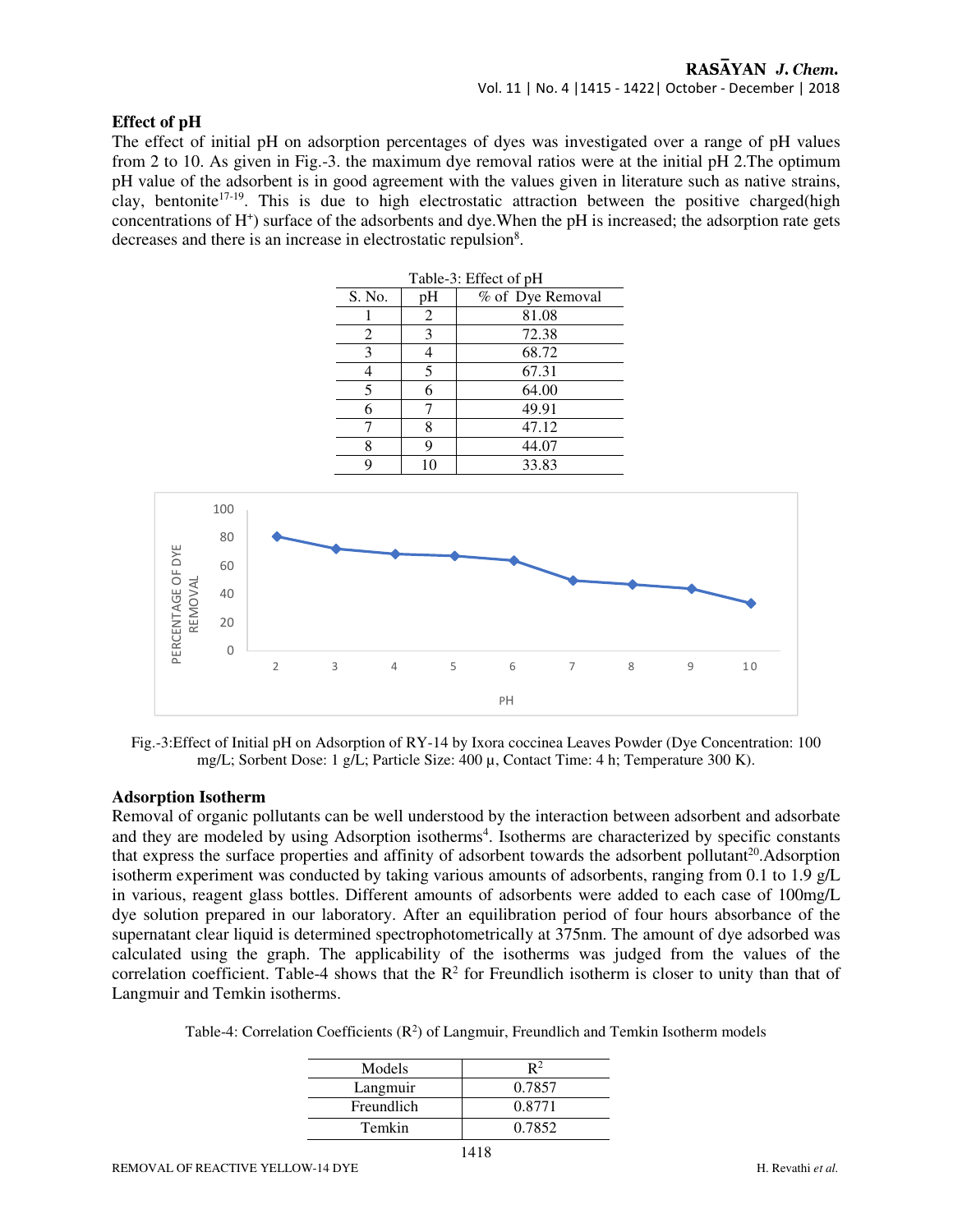#### **Langmuir Adsorption Isotherm**

According to Langmuir monolayer adsorption was assumed to take place in all of the sites with equal energies and with surface homogeneity<sup>21</sup>. Langmuir adsorption isotherm is expressed by equation (1).

$$
\frac{x}{m} = \frac{a \cdot b \cdot Ce}{1 + b \cdot Ce} \tag{1}
$$

Where  $x =$ amount of dye adsorbed at equilibrium state, m=weight of adsorbent used, Ce = the equilibrium concentration of dye remaining, a=constant, b= Langmuir parameter

The equilibrium data of the removal of the dye concentration by adsorption source, i.e., ICLP have been correlated with Langmuir isotherm. The above equation (1) can be rearranged as,

$$
\frac{\text{Ce}}{\text{x/m}} = \frac{1}{\text{ab}} + \frac{1}{\text{a}} \text{Ce}
$$
 (2)

The essential characteristics of 'a' and 'b' are expressed as follows:  $b=$ sorption intensity, a = adsorption capacity

A linear plot was obtained when In Ce was plotted with x/m. This indicates that for the present system Langmuir model can be applied. The correlation coefficient  $R^2$ value for the RY-14 dye is obtained as 0.7857.



Fig.-4: Langmuir Plot for the Adsorption of Reactive Yellow-14 Dye

#### **Freundlich Adsorption Isotherm**

Adsorption data were modeled with the help of Freundlich adsorption isotherm. Vacant sites with distant energies and a heterogeneous absorbing surface were estimated by the Freundlich isotherm<sup>7</sup>. The Freundlich adsorption isotherm equation can be expressed as:

 $log x/m = log K + 1/n log Ce$ 

Where x=amount of dye ion adsorbed (mg), m=weight of adsorbent used (mg), Ce=equilibrium dye concentration and K, 1/n=constant.

A plot of log x/m vs. log Ce was shown. The straight line nature of the graph indicates the monolayer formation and fitted with Freundlich adsorption isotherm<sup>14</sup>.

The parameter  $R^2$  predicts that the type of isotherm could be irreversible  $(R^2=0)$ , favorable  $(0 < R^2 < 1)$  or unfavorable  $(R^2>1)$ . The applicability of the linear form of the Freundlich model to ICLP was proved by the high correlation coefficients  $R^2 > 0.8771$ . Results show that removal of RY-14 with ICLP fits Freundlich model better than Langmuir adsorption data.

#### **Temkin Isotherm**

The equilibrium data was further applied to the Temkin isotherm model. Indirect biosorbent-biosorbate interaction has been considered by Temkin model. It shows there is a linear decrease in the heat of biosorption for dye molecules<sup>19, 22</sup>. The plot of  $x/m$  versus log Ce for RY-14 adsorption on ICLP is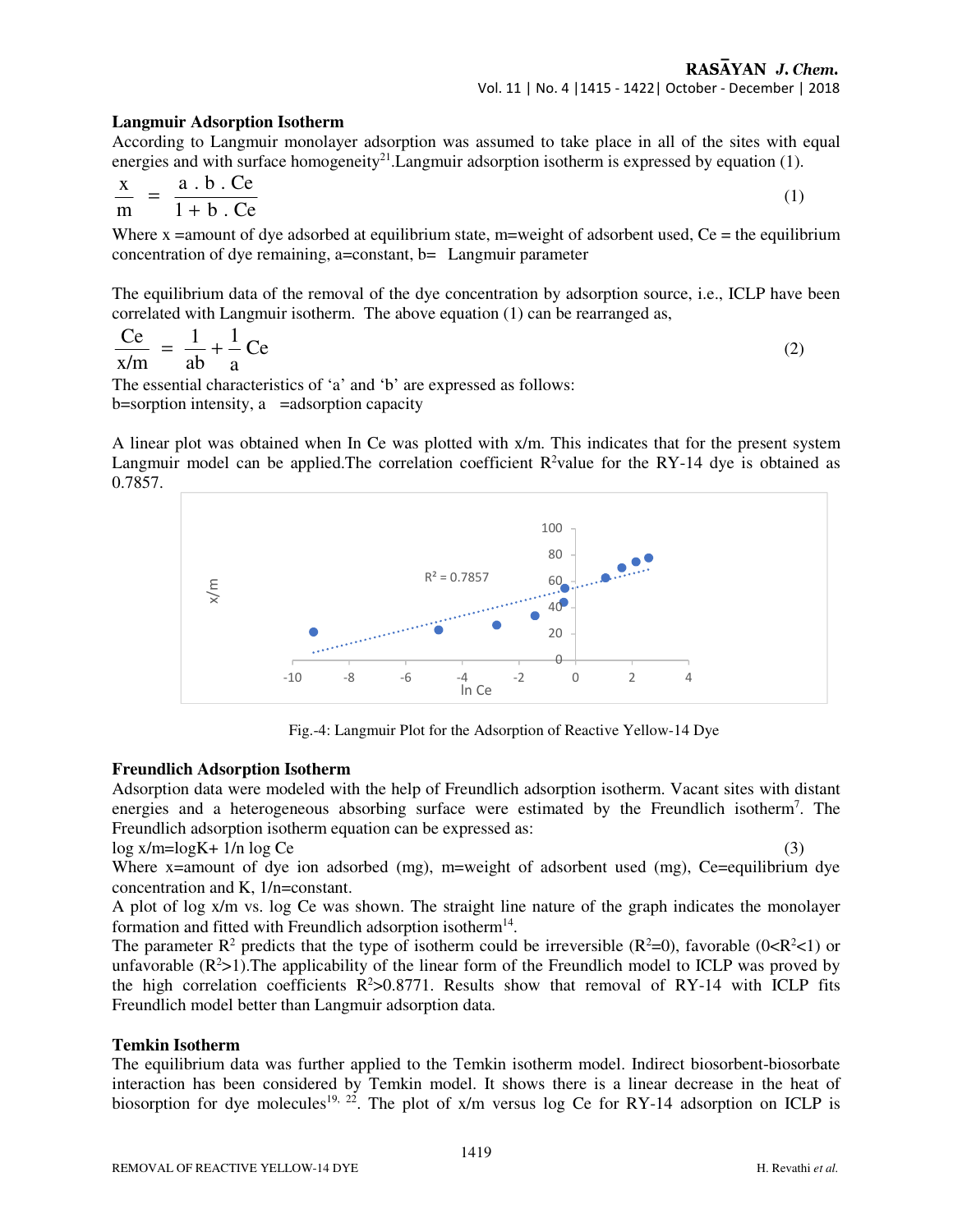presented in Fig.-6. It can be seen from the figure that the  $R^2$  value for the adsorption is 0.7852 which is less than the other two model.



Fig.-5: Freundlich Plot for the Adsorption of Reactive Yellow-14 Dye



Fig.-6:Temkin Plot for the Adsorption of Reactive Yellow-14 Dye

#### **Kinetics of Adsorption**

In this experiment, 100 ml of a dye solution with an initial concentration of 30, 40, 50, 60 ppm have treated with 1 g of Biomass and equilibrated for 20 minutes interval in the range of 20 to 120 minutes with constant stirring. The residual dye concentration after the equilibration period was measured spectrophotometrically. The concentration of dye remaining in the solution is plotted with time vs equilibration period and was shown in Fig.-7. The Kinetic figure suggests that the dyes were adsorbed very rapidly and maximum adsorption was virtually completed within two hours.

#### **Rate Constant Studies**

The Kinetic equation of first order 1 is given by  $ln(1-ut) = -kt$ 

Were  $Ut =$  $(0)$  –  $CA(t)$  $CA(0)-CA(e)$ 

Where CA (0)= initial concentration CA (t) = concentration at time 't' and CA(e) = equilibrium dye concentration for first order reaction.

The rate constant plot  $log(1-u(t))$  vs. contact time is shown in Fig.-8. The rate constant  $(K1)$  of the reaction is obtained from the slope of the plot.The straight line nature of the graph indicates that the reaction follows first order Kinetics.

#### **Scanning Electron Microscopy**

Figure-9 shows the SEM micrograph of ICLP samples before dye adsorption. It shows ICLP possesses rough surface morphology with well-defined pores of different sizes. It can be noted that ICLP has a heterogeneous surface with enough number of pores and cavities that acts as suitable binding sites for adsorption of RY-14 dye<sup>13</sup>.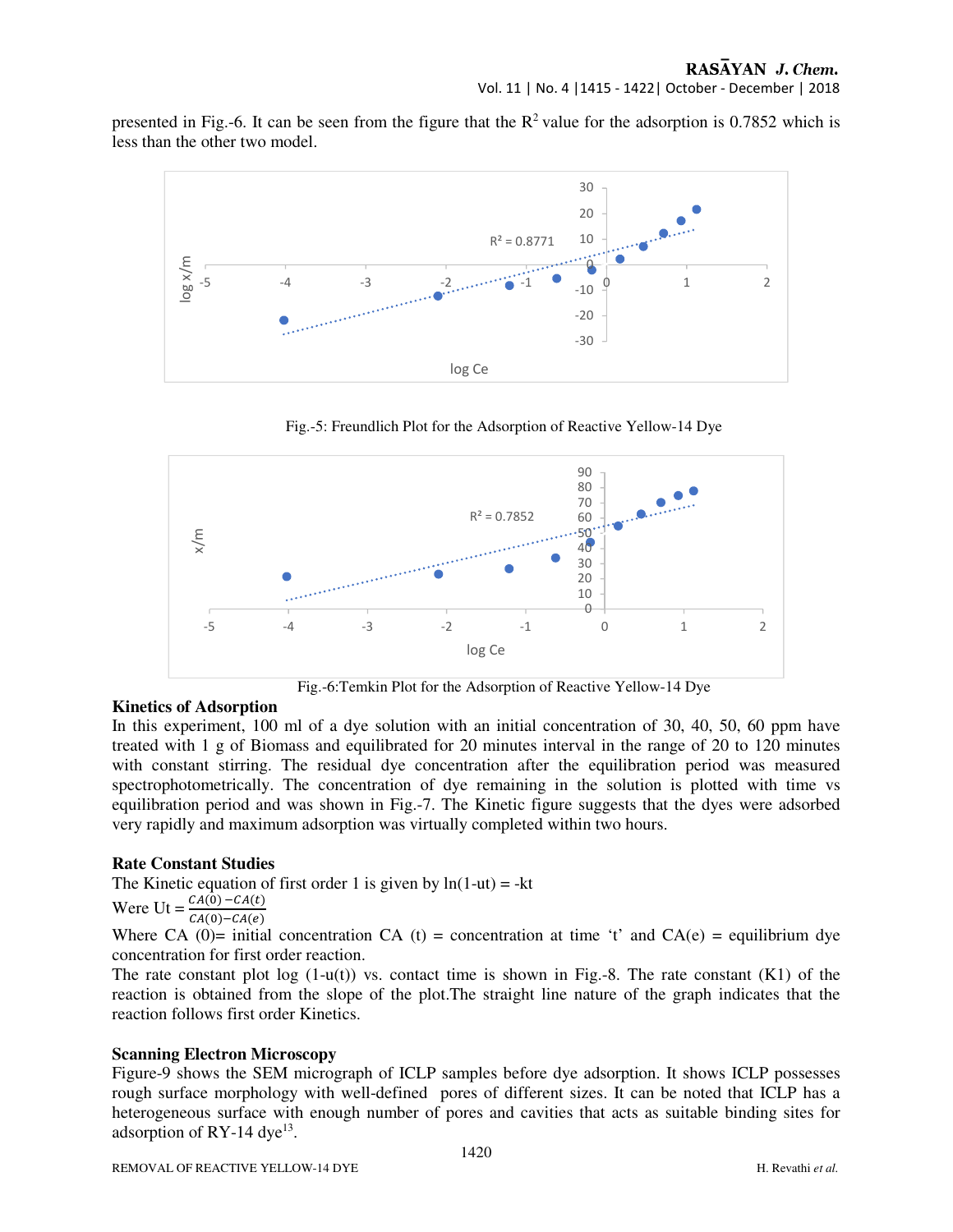

Fig.-7: Plot of Residual Dye Vs Contact Time



Fig.-8: Plot of log1-u(t) Vs Contact Time



Fig.-9 : SEM Micrograph of ICLP (700µm) Before Adsorption

#### **CONCLUSION**

This study shows that ICLP could be used to Remove RY-14 dye from aqueous solution.The optimal pH was observed at2.As sorbent dose was increased, the percentages of dyes sorbed were also increased.The adsorption equilibrium was reached at about 4 hours. The isothermal data fit the Freundlich model.The adsorption process followed the pseudo-first-order rate kinetics.

#### **REFERENCES**

- 1. H. Revathi, T. Murugan and R. Sharmila Devi, *International Journal of Current Engineering and Technology.,***7**, 958(2017).
- 2. T. Murugan, and A. Ganapathy, *International Journal of Hazardous Material*., **1**, 1(2012).